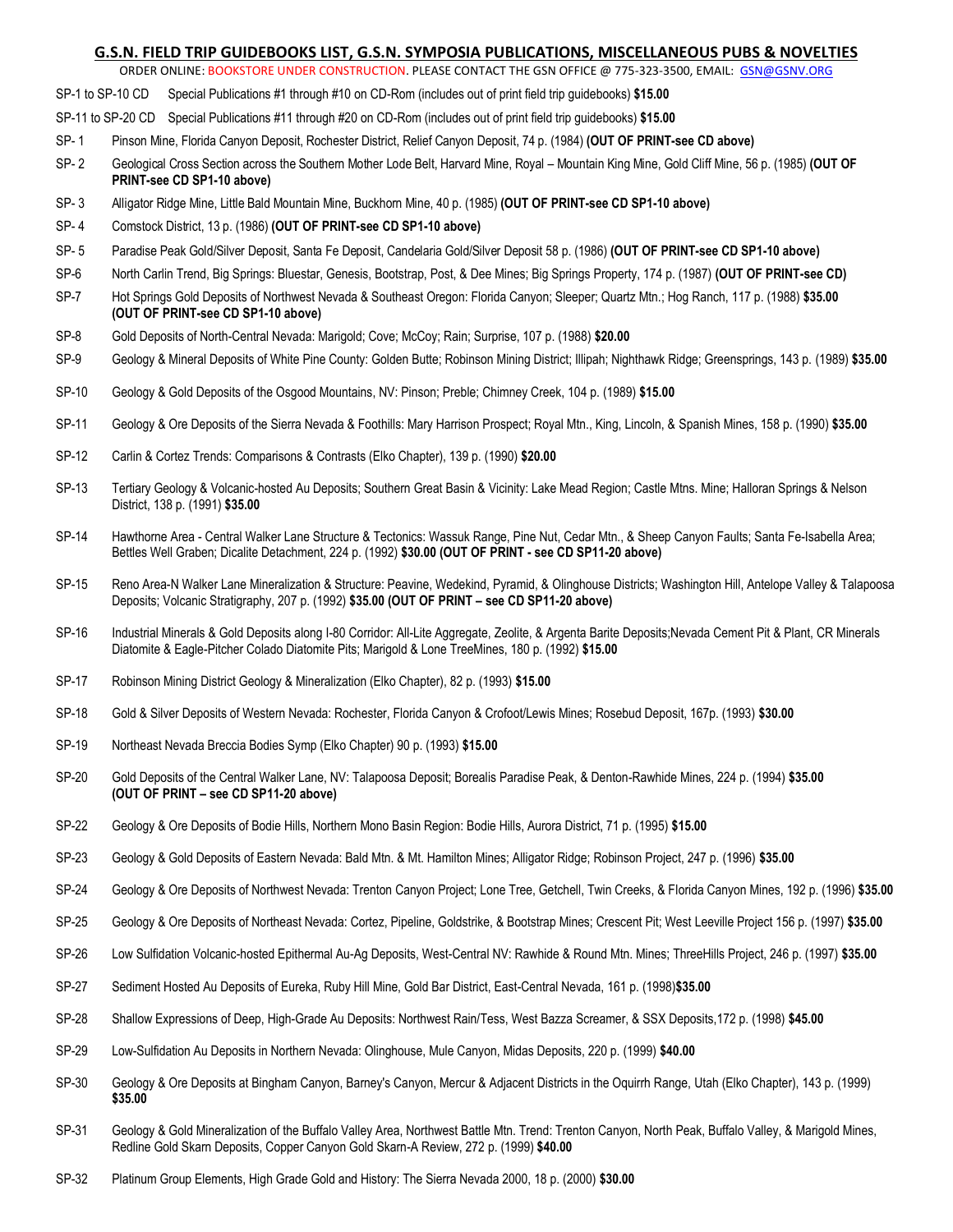- SP-33 Regional Tectonics & Structural Control of Ore: The Major Gold Trends of Northern Nevada, Battle Mtn. Spring Field Conf, 448 p. (2001) **\$60.00**
- SP-34 Magmatism and Gold Deposits in North-Central Nevada -Variations on a Theme, McCoy/Cove, 219 p. (2001) **\$35.00**
- SP-35 Jurassic Magmatism and Metal Deposits in Western Nevada, Yerington Mining District & Humboldt Mafic Complexes, 168 p. (2002) **\$35.00**
- SP-36 Precious Metal Deposits of the Humboldt Range, New Discoveries in an Old District, Florida Canyon & Standard Mines, Rochester & Packard Flat Mines, 192 p. (2002) **\$45.00**
- SP-37 Gold Deposits of the Goldfield, Midway, and Thunder Mountain Areas, 305 p. (2003) **\$45.00**
- SP-38 Regional Geology & Gold Deposits of the Silver Peak Area -Mineralization Hosted by Metamorphic Core Complexes, 211 p. with References, 206 without (2003) **\$40.00**
- SP-39 Gold Deposits of the Independence Mountains, Elko Co., Nevada: Jerritt Canyon & Big Springs Districts (sub-title), 189 p. plus 29 p. insert, total 218 p. (2004) **\$45.00**
- SP-40 New Discoveries, Exploration & Mining Activities Along the Central & Southern Battle Mountain-Eureka Trend, Lander &Eureka Counties, Nevada, 190 p. (2004) **\$45.00**
- SP-41 Volcanic Geology, Volcanology & Natural Resources of the Long Valley Caldera, California, 213 p. + 4 fold out plates(2005) **\$40.00**
- SP-42 Geology & Mineral Resources of the Trinity, Seven Troughs, & Kamma Ranges, West-Central Nevada, 154 p. (2006) **\$40.00**
- SP-43 Geology & Mineralization at Bald Mountain, East Archimedes, & South Eureka, Nevada, 146 p. (2006) **\$35.00**
- SP-44 Mine and Metallurgy Tours along the Carlin and Battle Mountain Trends, Nevada, GSN/NWMA, 117 p. (2006) **\$30.00**
- SP-45 Geology of the Nevada Test Site, Yucca Mountain and the Searchlight District, 238 p. (2007) **\$35.00**
- SP-46 Faults, Folds, & Mineral Belts: Regional Structural Systems, Gold Mineralization & Exploration Potential in the Great Basin, 161 p. (2007) **\$45.00**
- SP-47 Mines and Wines: A Geologic Perspective on the Central Mother Lode and Vineyards in the Northern California Foothills, 162 p. (2008) **\$30.00**
- SP-48 Old and New Base-Metals Mines and Deposits of Central Nevada: Yerington District, Mt. Hope District, Eureka District Robinson (Ely) District 197 plus 4large colored geology maps, folded (2008) **\$95.00** OR with maps on CD-Rom **- \$45.00**
- SP-49 Diverse Gold Deposits of the Osgood Mountains and Humboldt Range, North-Central Nevada: Getchell Trend -Getchell, Pinson, Turquoise Ridge "Oreana Trend" - Spring Valley, Lincoln Hill, Wilco 213 p. (2009) **\$35.00**
- SP-50 Carlin-type Gold Deposits: by Daylight, by Caplight, and by the Caetano Caldera Leeville Gold Mine, Carlin Trend, Pipeline-Cortez Hills Gold Mines, Caetano Caldera (2009) **\$45.00**
- SP-51 Old gold Districts, New gold Mines: the importance of unconformity, karst and breccias as ore controls. Cortez Gold Mine, Ruby Hill Gold Mine, Bald Mountain Gold Mine, Lookout Mountain Exploration Project, 520 p. (2010) **\$90.00**
- SP-52 Rockin' around Battle Mountain: Gold Mines of Central Nevada. Phoenix Gold Mine, Marigold Gold Mine, Twin Creeks Gold Mine, and Adelaide Exploration Project, 218 p. (May 2011) **\$45.00**
- SP-53 Gold and Silver Mines of Northwestern Nevada: Hycroft Gold Mine, Florida Canyon Gold Mine, Standard Gold Mine, and Coeur Rochester Silver and Gold Mine, (Fall 2011) **\$35.00**
- SP-54 Copper, Silver and Gold in the Walker Lane, Nevada, 176 p. (Spring 2012) **\$45.00**
- SP-55 Gold, Silver, Lithium & Uranium, Northern Nevada, 134 p. (Fall 2012) **\$45.00**
- SP-56 Marigold Mine System, Cove Project Helen Zone, Humboldt County, Nevada, 144 p. (Spring 2013) **\$35.00**
- SP-57 Round Mountain and the Lunar Crater Volcanic Field, Nye County, Nevada, 115 p. (Fall 2013) **\$35.00**
- SP-58 Mineral Deposits and Minerals of the Humboldt and Trinity Ranges And Majuba Hill, Nevada, 206 p. (Spring 2014) **\$45.00**
- SP-59 Gold Deposits, Paleontology, and Geology of the Southern Great Basin Region: Castle Mountain Project, Searchlight District, Valley of Fire State Park, and North Shore Lake Mead, Nevada, 154 p. (Fall 2014) **\$40.00**
- SP-60 Geology of the Far Northwestern Great Basin: Quartz Mountain Gold Deposit, Oregon and Lava Beds National Monument and Glass Mountain Pumice Deposit, California, 308 p. (Fall 2015) **\$50.00**
- SP-61 Nevada's Golden Giants: Goldstrike and Gold Quarry, Eureka County, Nevada, 193 p. (Spring 2016) **\$45.00**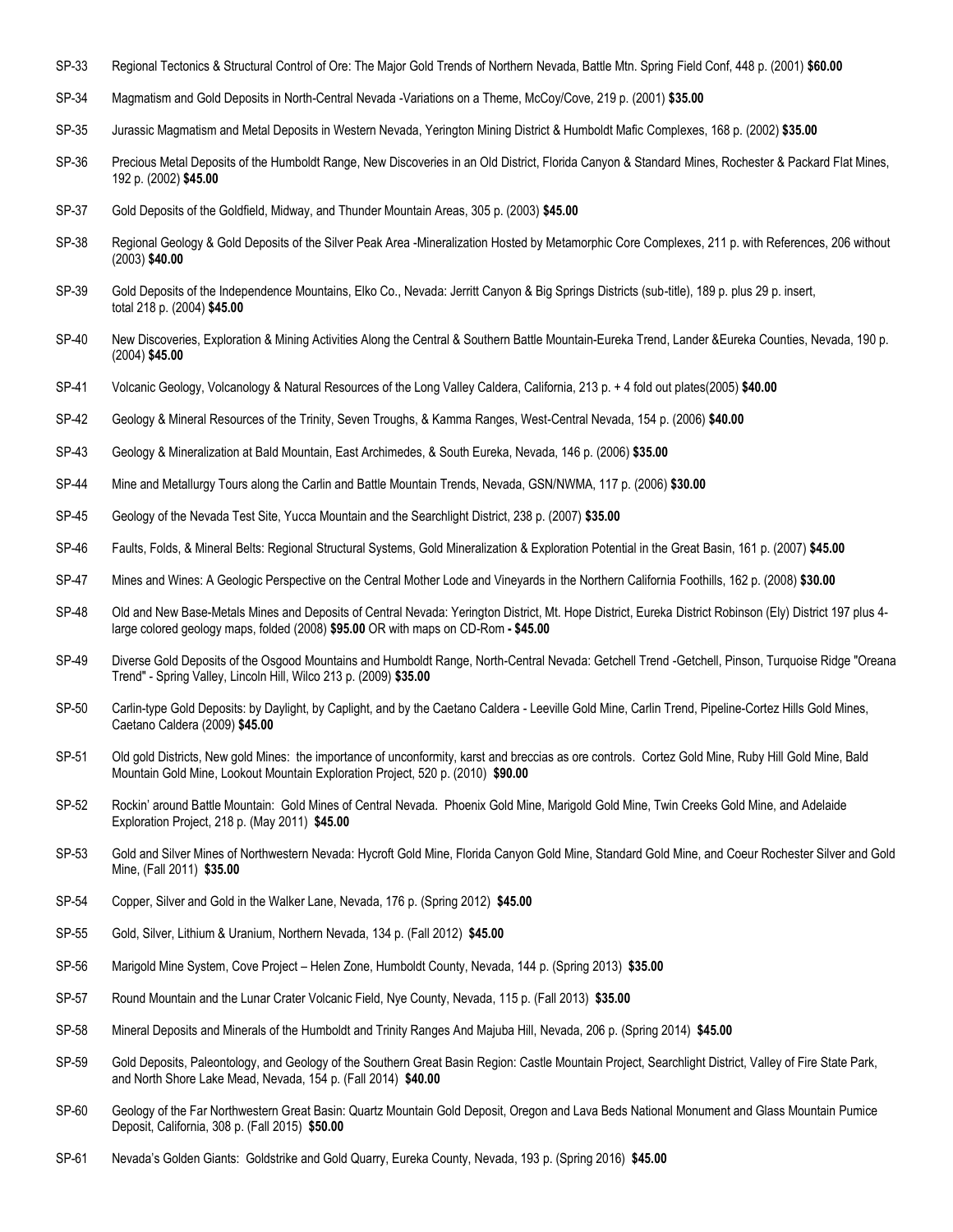- SP-62 A Western Nevada Excursion to Gold and Magnesia Mines: Premier Magnesia Mine, Rawhide Mine and Regent Project, Wind Mountain Mine, Nevada, 207 p. with 13 clear overlays and 10 fold out maps. (Fall 2016) **\$65.00**
- SP-63 Highlights of the Silver City Lode and Subsidiary Epithermal Gold-Silver Veins in the Silver City District, Nevada. (Spring 2017) **\$30.00**
- SP-64 Shallow Expression of Carlin-Type Systems, Alligator Ridge and Emigrant Mine, Nevada. (Fall 2017) **\$45.00**
- SP-65 Epithermal Mineralization of the Monte Cristo Range, Rhyolite Domes and Regional Detachments, Esmeralda County, Nevada. (Spring 2018) **\$45.00**
- SP-66 Geologic Guidebook to the Long Valley-Mono Craters Region of Eastern California by Steve Lipshie. (Fall 2018) **\$50.00**
- SP-66S Supplemental Road Log Long Valley-Mono Craters Region of Eastern California by Steve Lipshie. (Fall 2018) **\$5.00**
- SP-67 Mining History and Some Geology, Northern Sierra Nevada, CA (Spring 2019) **\$45.00**

# **2000 SYMPOSIUM FIELD TRIP GUIDEBOOKS**

- 00FT-2 Structure, Volcanic Stratigraphy, & Ore Deposits of the Pah Rah Range, Washoe County, Nevada: Olinghouse Mine, Pyramid Mining District, Perry Canyon Caldera, & Pah Rah Range Oligocene-Miocene Volcanic Succession, 132 p. (2000) **\$35.00**
- 00FT-3 Tilted Middle Tertiary Ash-Flow Calderas & Subjacent Granitic Plutons, Southern Stillwater Range, Nevada: Cross Sections of an Oligocene Igneous Center: Stillwater Caldera Complex, Southern Stillwater Range & Wonder Mining District, 101 p. (2000) **\$25.00**
- 00FT-4 Eocene Magmatism & its Role in Generating Sediment-Hosted Gold Deposits of the Carlin Trend: Emigrant Pass Volcanic Field, Northern Carlin Trend (Beast, Genesis & Betze-Post Deposits), Tuscarora Volcanic Field (Mt. Blitzen Volcanic Complex, Tuscarora Epithermal Precious- Metals Deposit), 223 p. (2000) **\$35.00**
- 00FT-5 Ore Deposits of the Battle Mtn. Area, Nevada: Variations on a Theme in the Havallah & Antler Sequences: North Peak & Marigold Mines; Phoenix Project; Redline Deposit, 172 p. (2000) **\$35.00**
- 00FT-6 Cortez to Eureka Gold Deposits: Ruby Hill/Archimedes Mine Area, Cortez Gold Mines, 206 p. (2000) **\$35.00**
- 00FT-7 Giant Sedimentary Rock-Hosted Mineral Systems of the Carlin Trend: Gold Quarry & Betze/Post Deposit: Gold Quarry & Betze/Post Mines; Mike Deposit, 165 p. (2000) **\$45.00**
- 00FT-8 Volcanic History, Structure, & Mineral Deposits of the North-Central Northern Nevada Rift 174 p. (2000) **\$35.00**
- 00FT-9 Geology & Ore Deposits of the Getchell Region, Humboldt County, Nevada: Twin Creeks, Getchell, Pinson & Preble Mines, 153 p. (2000) **\$35.00**
- 00FT-10 Comparisons of Various Types of Ore Deposits in South-Central Nevada: Rawhide, Tonopah Copper, & Round Mtn. Mines; Three Hills Project; Tonopah & Goldfield District; Gemfield Deposit, 223 p. (2000) **\$35.00**
- 00FT-11 Cenozonic Tectono-Magmatic Evolution of White Pine County, Nevada: Core Complexes Eocene -Oligocene Volcanic Centers, Episodic Extension & Shortening & Disseminated Gold Deposits: White Pine & Central Egan Ranges; Illipah Mine, Snake Range Metamorphic Core Complex, Robinson Mining District, 168 p. (2000) **\$35.00**

## **2005 SYMPOSIUM FIELD TRIP GUIDEBOOKS**

- 05FT-1 Geology and Structural Controls of the Precious Metal Deposits of the Walker Lane & South-Central Nevada, (2005) **\$45.00**
- 05FT-3 An update on the Northeast Nevada Eocene Paleogeography, Volcanic Succession, & the Depth of Formation of Sediment-Hosted Gold Deposits of the Northern Carlin Trend, Nevada (2005) **\$45.00**
- 05FT-4 Sediment-Hosted Gold Deposits of the Getchell District, Nevada, (2005) **\$45.00**
- 05FT-5 Low Sulfidation Vein Systems in the Northern Nevada Rift, NV, (2005) **\$45.00**
- 05FT-6 Geology & Mineralization of Sediment-Hosted Gold Deposits of the Southern Carlin Trend, Nevada, (2005) **\$45.00**
- 05FT-7 Sediment-Hosted Gold Deposits of the North-Central Eureka-Battle Mountain Trend, Nevada, (2005) **\$45.00**
- 05FT-8 Sediment-Hosted Gold Deposits of the Independence Range, Nevada, (2005) **\$45.00**
- 05FT-9 Porphyry Deposits of the Great Basin (2005) **\$45.00**
- 05FT-10 Geology, Mineralization & Remote Sensing of the Comstock District, Nevada (2005) **\$45.00**

## **2010 SYMPOSIUM FIELD TRIP GUIDEBOOKS**

- 10FT-1 Introduction to Carlin Gold Deposits For Geologists: Twin Creeks, Cortez, Gold Quarry, Goldstrike, (2010) **\$30.00**
- 10FT-2 Epithermal Deposits of Northern Nevada: Wind Mountain, Hollister, Hycroft, Sandman, Midas, (2010) **\$35.00**
- 10FT-4 Introduction to Carlin Gold Deposits For Non-Geologists: Lone Tree, Twin Creeks, Marigold, Adelaide, Dun Glen, (2010) **\$40.00**